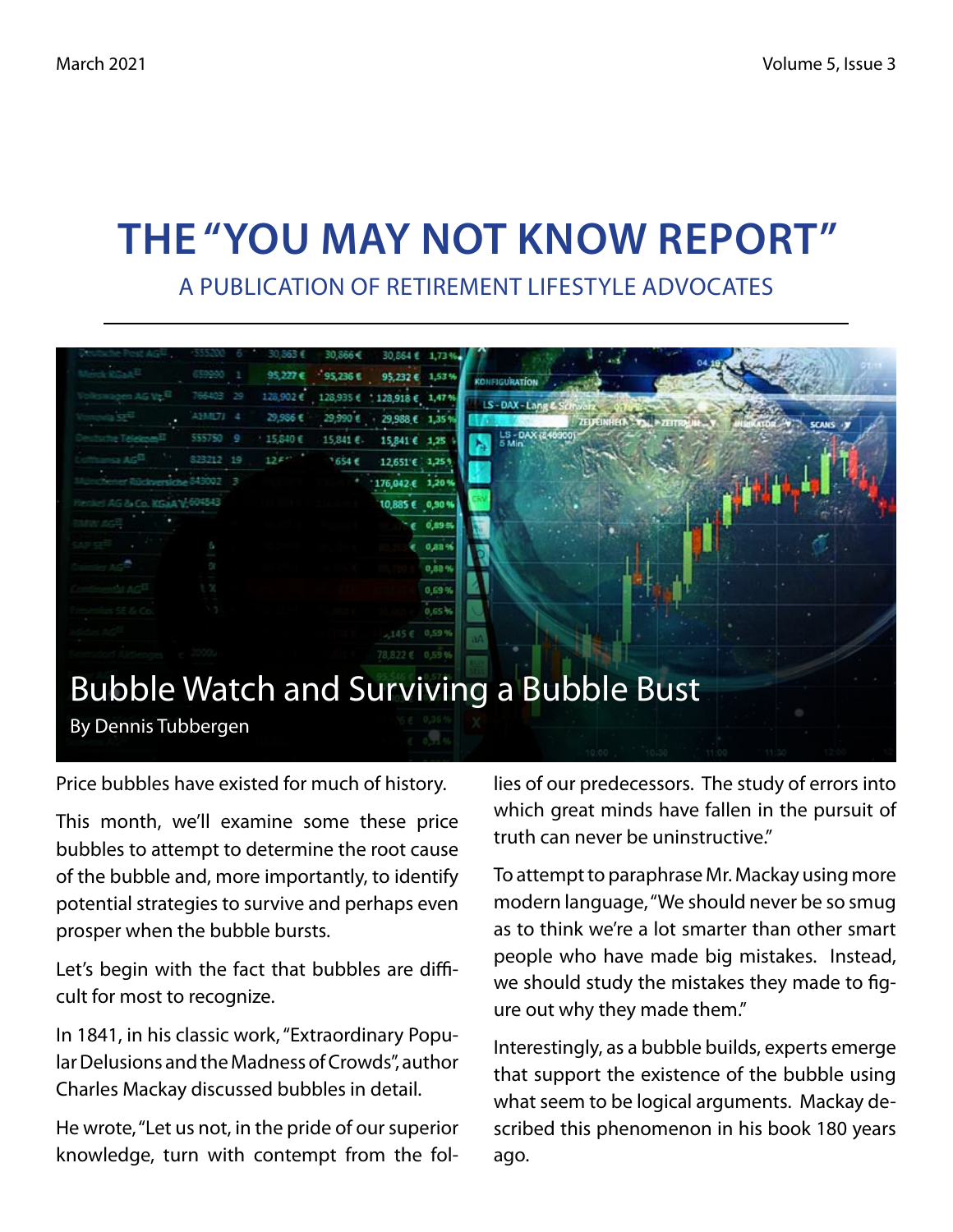Mackay advised that questioning experts is a far more productive exercise than following the experts since the experts who rise to prominence as a bubble builds are those who reinforce the crowd's behavior using their 'expert' positioning. In other words, these experts reinforce and encourage the behavior of the crowd.

Crowds are comprised of individuals. Individuals become comfortable with their behavior when it is reinforced by experts and is congruent with the behavior of the rest of the crowd.

Matthew Piepenburg, writing for Matterhorn Capital Management commented on this top $ic<sup>1</sup>$  (emphasis added):

*Throughout the cyclical history of delusional market bubbles and their subsequent implosions, otherwise "logical" and/or intelligent market participants always find themselves in the comforting presence of crowds.*

*In Japan, for example, just before the Nikkei died in 1989, the popular expression in Tokyo was: "How can we get hurt if we're all crossing the street at the same time?"*

*Crowds, of course, love comforting consensus, feedback loops and opportunism, often at the expense of historical lessons, ignored data or even common sense.*

*Instead, crowds focus on current signals, lofty credentials and the loud logic of price momentum at the expense of risk's more unpleasant whispers.*

*In other words, logical minds will often overlook unpleasant information and cling exclusively to the data which confirms their hopes and biases, creating a mass perception that is often misperception.*

When studying bubbles and history, one quickly concludes that bubbles can suck in even the

brightest of the bright. Sir Isaac Newton, who wrote "Principia Mathematica" that defined the three laws of motion and laws of gravity sparked the European enlightenment. His second major book, titled "Opticks" detailed his work to determine the properties of light. He was also a student of Biblical history and alchemy and served as president of the Royal Society of London and was the master of England's Royal Mint until his death in  $1727<sup>2</sup>$ .

Despite Sir Newton's unparalleled academic credentials and genius, the South Sea Bubble chewed him up and spit him out, leading to the possible conclusion that it is easier to define the laws of gravity and the properties of light than it is to recognize a bubble when that bubble is validated by crowd behavior and the logical sounding opinion of some experts.

The South Sea bubble ultimately resulted in a monster financial crash in London. Prices of stock on the London stock exchange rose to levels that were unsustainable before finally crashing in the fall of 1720. The bubble got its name due to the fact that the boom in stocks was largely driven by shares in a company called the South Sea Company. The company was formed by Robert Harley to trade with modern day South America. The British Government gave Mr. Harley a monopoly on trade with the region.

Shares in the company were hyped by many experts who expected the South Sea Company to replicate the success of the East India Company which provided England with a robust trading relationship with India.

The government helped fuel the bubble, allowing holders of 9 million pounds of government bonds (government debt) to exchange their bonds for stock in South Sea Company. (Note: the same tactic was used by John Law in France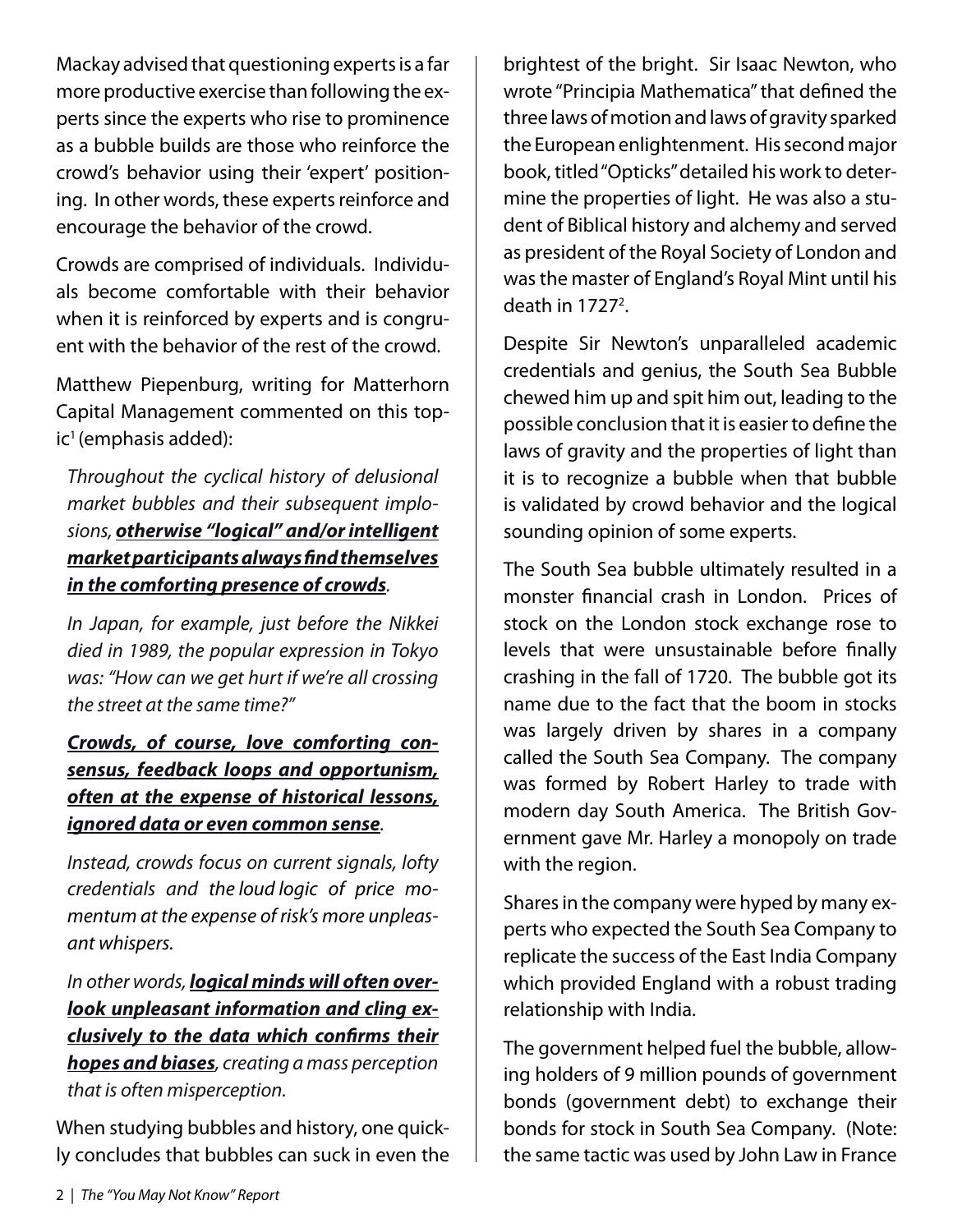at about the same time to drive the bubble in the Mississippi Company.)

Sir Isaac Newton bought shares in the South Sea Company and initially sold them for a profit. But then, the allure of easy and quick profits got the best of him and he repurchased shares. The second time he invested, Mr. Newton was not as fortunate. He lost 20,000 pounds, the equivalent of several million dollars today.

While Sir Isaac was still widely respected nationally, his own family taunted him for his investing

foolishness telling him that "he could calculate the movement of heavenly bodies but not the madness of people."

Seems families haven't changed much in 300 years either.

If the man who defined the laws of gravity and light can get caught up in a bubble, anyone can.

My goal in this issue of the "You May Not Know Report" is to analyze bubbles and how to recognize them.



Often, in this publication, we discuss the indisputable fact that those who don't study history are doomed to repeat it. When examining historical bubbles, this is truth becomes self-evident.

In the 1600's, in the Netherlands, a bubble built in tulip bulbs.

Notice from the tulip bulb price chart on this page how vertical the price of tulip bulbs was when plotted on a chart.

The price of a tulip bulb from 5 Gilders to about 100 Gilders in the span of months. The crash also occurred quickly.

| 1437 |   | 1636 | 1635 | 1654                                                                                                                                                                             | 97,90<br>92,80<br>u)<br>$-1.66$<br>44,00<br>42.80                                   |  |
|------|---|------|------|----------------------------------------------------------------------------------------------------------------------------------------------------------------------------------|-------------------------------------------------------------------------------------|--|
|      | ۰ |      |      | Source House the Time of Calif.                                                                                                                                                  | eddo.<br>57,50<br>35,00<br>52.60<br><b>NOZA</b><br>27,50<br>24,00<br>22,50<br>anos. |  |
|      |   |      |      |                                                                                                                                                                                  | tr.sa<br>11.00<br>12.80<br><b>MAR</b><br>7,911<br>9,046<br>2,50                     |  |
|      |   |      |      | Towerperholl of a good, 10 Asset) to golden.<br>Hell a grower gold delivert flator guide was<br>Arthrhight of the new tyle balls were until sufficient time their singleting old |                                                                                     |  |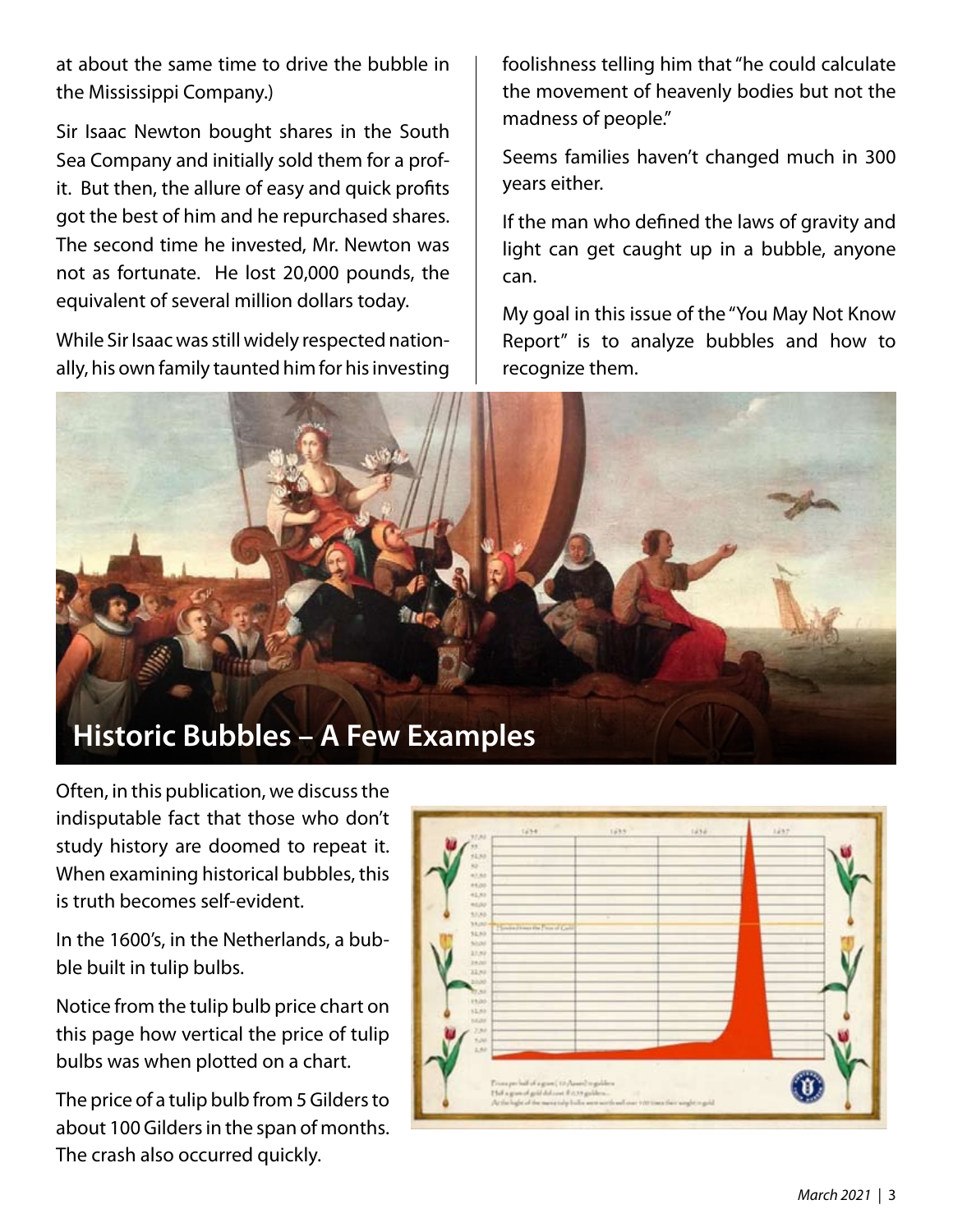Examining the price chart, it's easy to see that bubbles tend to be symmetrical taking about as long to build as they take to bust.

There is one other 'bubble factor' that doesn't manifest itself on the price chart; in order for a bubble to build there has to be easy money or easy credit to fuel the bubble. Easy money and easy credit is 'bubble fuel'. A bubble cannot form without it.

The tulip bubble was no exception. In the 1600's the Dutch, newly independent from Spain, grew wealthy on trade. It was this easy money that helped to fuel the tulip bubble<sup>3</sup>.

Mr. Mackay, in his 1841 book mentioned above, described the tulip bubble:

*"A golden bait hung temptingly out before the people, and one after the other, they rushed to the tulip-marts, like flies around a honey-pot. Nobles, citizens, farmers, mechanics, sea-men, footmen, maid-servants, even chimney-sweeps and old clothes-women, dabbled in tulips."* 

*"Many who, for a brief season, had emerged from the humbler walks of life, were cast back into their original obscurity. Substantial merchants were reduced almost to beggary, and many a representative of a noble line saw the fortunes of his house ruined beyond redemption."*

Then, there was the South Sea Bubble mentioned above in which Sir Isaac Newton lost a fortune.

Notice again from the price chart of the South Sea Company that this price bubble, when charted, was also symmetrical taking about as long to bust as it did to build.

Also observe that the price of the South Sea Company stock rose nearly ten-fold before it reached the peak. Just prior to prices peaking,





This bubble was also fueled by easy money or 'bubble fuel'. As noted above the government allowed about 9 million pounds of government debt to be put into South Sea Company stock.

By now, you should be seeing the recognizable bubble pattern. Parabolic or near vertical price movements fueled by 'bubble fuel' or easy money. After the bubble bursts, the price chart is nearly symmetrical with prices returning to their starting point.

I mentioned the Mississippi Bubble above. This bubble occurred in France in the early 1700's when John Law was the central banker of France.

Like every other bubble, the Mississippi bubble was fueled by easy money. Mr. Law, in response to the massive debts of the French Government began to create money out of thin air. Law introduced a system of paper money to the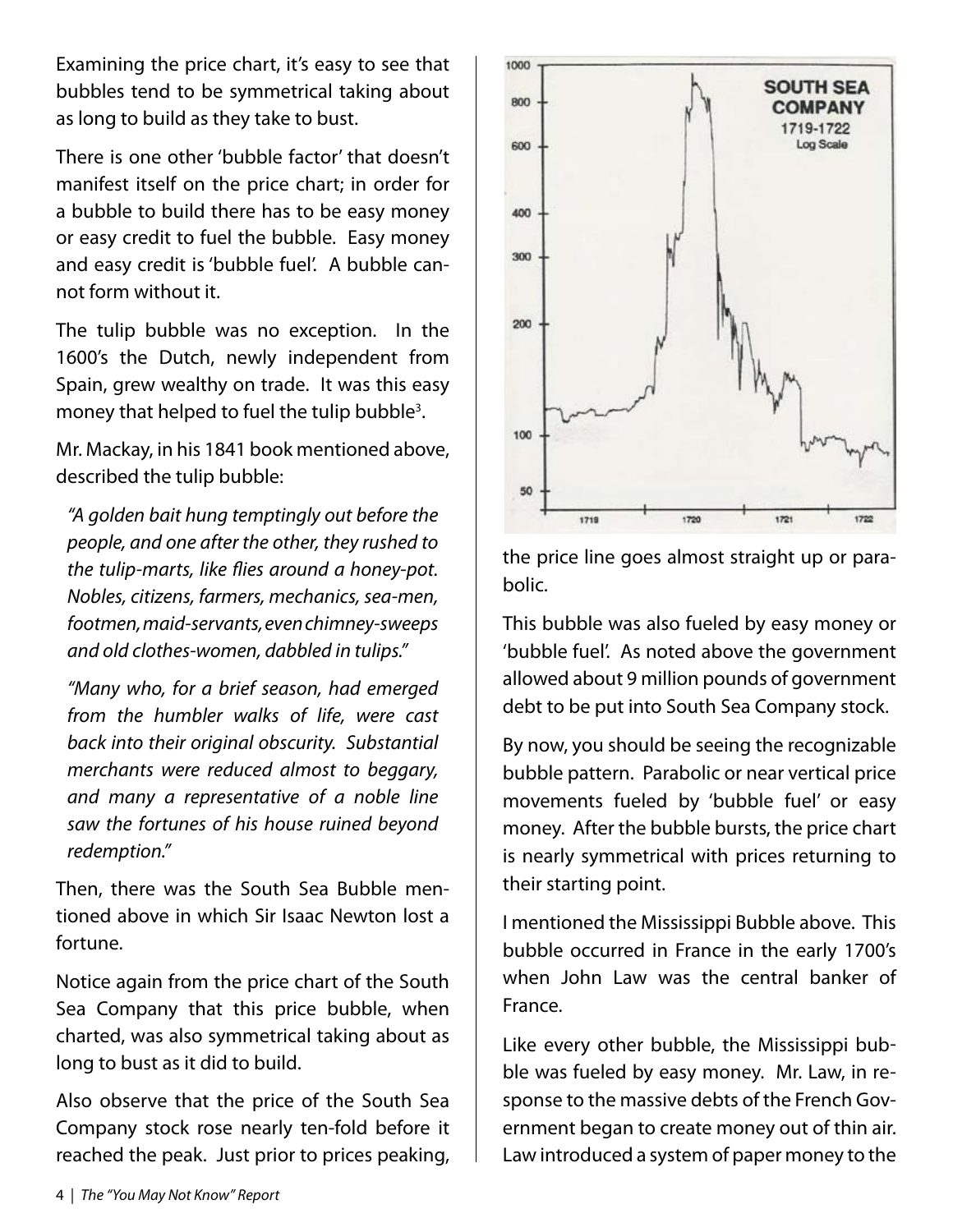French citizens. Initially these paper receipts could be redeemed for coins containing precious metals. After a period of time though, as usually happens, this redemption privilege was suspended and the paper money became a fiat currency allowing for more money creation.

It was during this period of significant, unsustainable money creation that the Mississippi Bubble built. As always happens when money is created initially, it seems that prosperity is created. But eventually poverty is the outcome.

When the money printing was initiated in France, the prosperity illusion predictably emerged. Real estate prices soared and luxury items were flying off the shelves. Bubbles formed.

The chart shows the price of the Mississippi company stock. Notice that it too is almost symmetrical.



Another more recent bubble was the Japanese stock market bubble the peaked in the late 1980's. The chart on this page illustrates the Nikkei Stock Index,

Note that as the Nikkei peaked in 1989, the price movement was nearly vertical.

Also note that the chart is nearly perfectly symmetrical from 1986 to 1992. The final stages of the bubble built from 1986 to 1989 and then the bust took place from 1989 to 1992.



Also worth noting is the fact that the bubble's bust ultimately returned prices to where they began.

It's important to point out that as the stock bubble was building in Japan, a real estate bubble was also developing. The chart shows the Japan Residential Property Index.

The real estate bubble built from 1986 to 1989 and then burst with the stock market, a pattern similar to the housing bubble in the United States about a dozen years ago. At that time, in the US, stocks and real estate both experienced simultaneous bubbles.

When observing the Japan Residential Property Index chart, one can again see the symmetry of the chart pattern and that prices ultimately finished where they began.

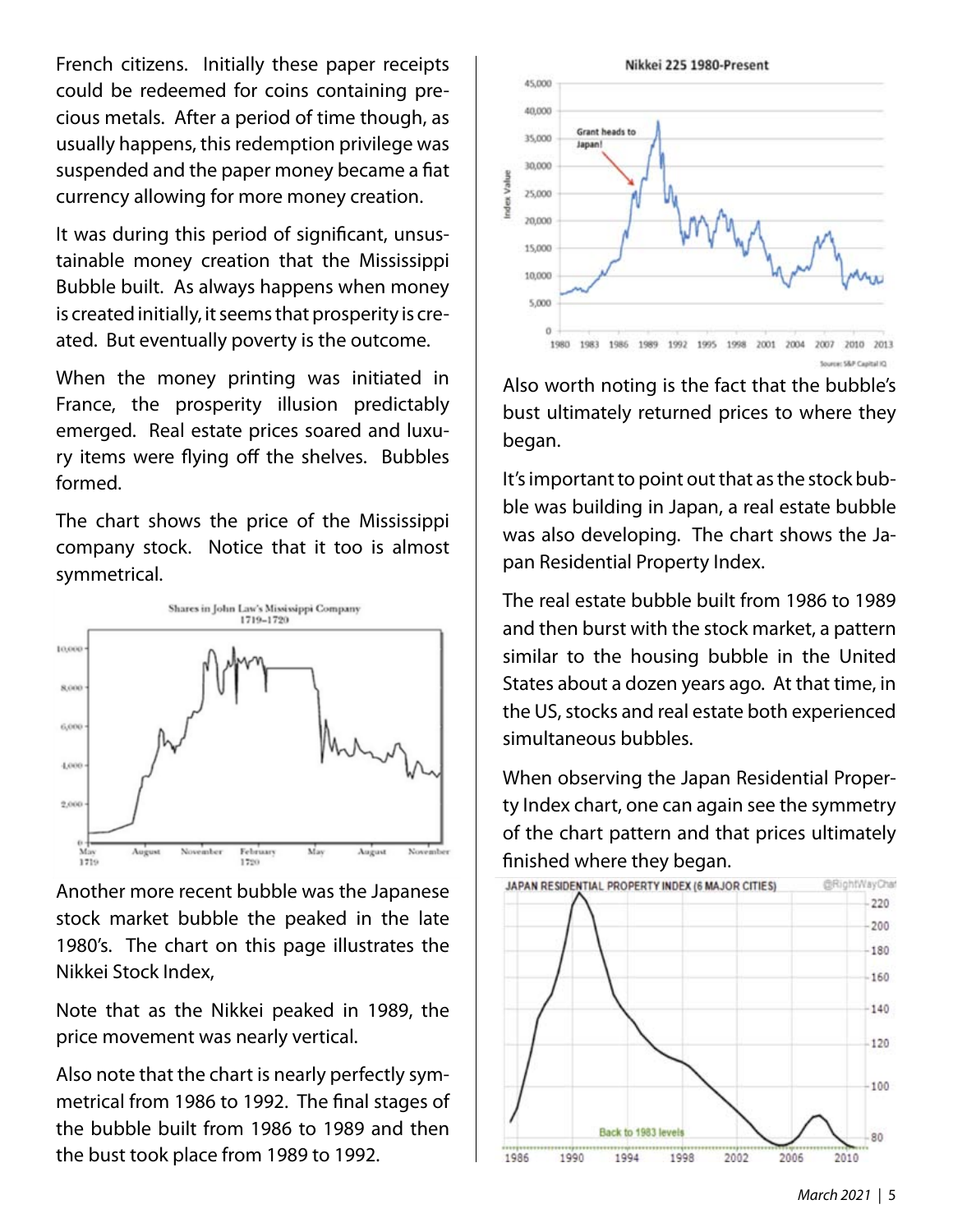The Japanese stock market bubble and real estate bubble was driven by easy money. Remember that key point – bubbles cannot build without easy money or easy credit.

From 1980 until the crash of the stock market and the real estate market, the Japanese Central Bank reduced interest rates as seen on the chart.



In a fractionalized banking system, as interest rates decline, money is created because money is loaned into existence.

For example, if banks in the system are required to maintain a 10% reserve requirement, when a bank accepts a deposit, 10% needs to be reserved or kept on hand and the balance can be loaned out.

To make the point clear, let's assume Mr. Jones deposits \$100,000 into his bank account. That banker needs to reserve 10% or \$10,000 and can loan out the other \$90,000 or 90%. In this example, we'll say Ms. Smith borrows \$90,000 to buy an investment property. The seller of the investment property takes the \$90,000 from Ms. Smith as payment for the property and deposits the \$90,000 in her bank. That banker reserves 10% or \$9,000 and loans out the other \$81,000.

This process continues.

A \$100,000 deposit into a bank can turn into \$1 million with a 10% reserve requirement as long as borrowers keep borrowing. By reducing interest rates, borrowing becomes more attractive. As borrowing becomes more attractive, more borrowers borrow and more money is created.

As the stock and real estate bubble built in Japan in the 1980's interest rates fell from about 9% to approximately 3%. That's a decline of 67%.

As interest rates fell, borrowers borrowed and money was created providing the 'bubble fuel' that drove stock and real estate prices higher.

Then there was the NASDAQ stock bubble in the United States in the late 1990's. The chart shows the price bubble that built from 1998 to 2000 and then unwound from calendar year 2000 through 2002.



Notice again how symmetrical the bubble was taking about as long to build as it did to burst.

And, like every other bubble, this bubble was fueled by the usual 'bubble fuel', easy money/ easy credit.

In January 1990, the Fed Funds interest rate was 8.25%. By September 1992, the Fed Funds rate fell to 3.00%. Just like in Japan in the 1980's these low interest rates in the United States in the 1990's created easy money or 'bubble fuel' that found its way into the stock market.

The Federal Reserve responded to the tech stock bubble blowing up by once again reduc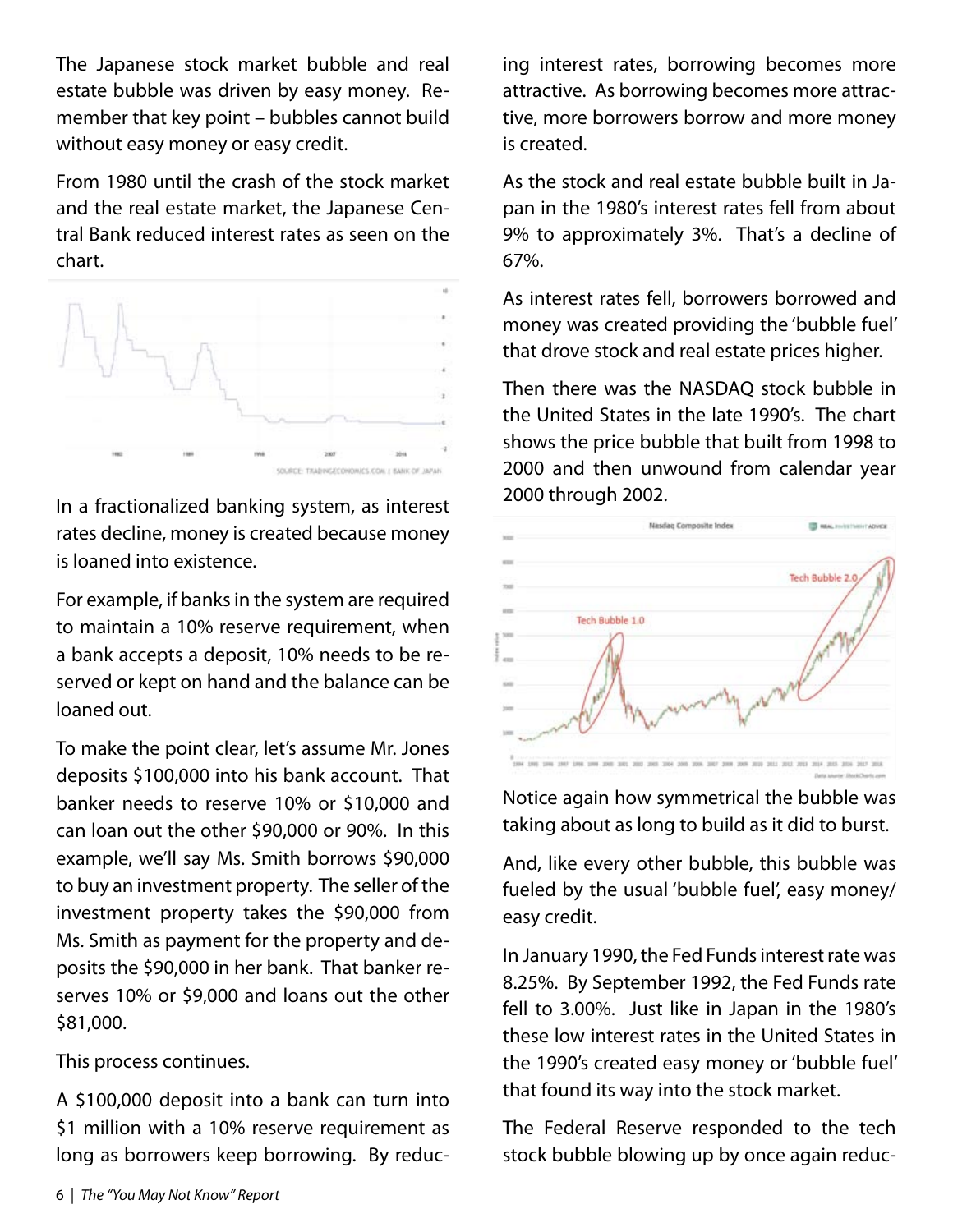ing interest rates to create more money.

Notice from the chart that shows the history of the Fed Funds rate that the Fed Funds interest rate fell from about 7% at the time the tech stock bubble began to unwind to 1%.

That reduction in interest rates again spurred borrowers to borrow and created more money. The provided bubble fuel for the housing market bubble and the stock market bubble that built and then burst in the first decade of this century.



Notice from the stock chart of the Dow Jones Industrial Average that the stock bubble from the financial crisis was almost symmetrical, taking about as much time to build as it did to bust.

The same observation can be made when looking at a price chart of housing prices from the same time frame.

In each of these bubbles, there are two general commonalities.

One, prices take about as long to build as they do to unwind.

Two, price bubbles cannot exist without easy money/easy credit.

There is another commonality as well. One that Mr. Mackay warned us about. As each of these price bubbles built, there were experts providing what seemed to be logical reasons for the rapid and extreme price rise. And, in each case these experts were wrong.



Keeping in mind the conditions that must exist for a bubble to occur, let's look at the state of some markets presently.

Bubbles require 'bubble fuel' or easy money/ easy credit. Bubble price charts are symmetrical. The shape of the price chart helps to identify a bubble AFTER the bubble has unwound, but to identify a bubble before it bursts, one

needs to see a parabolic or near parabolic price pattern.

At the present time, there is no shortage of easy money/easy credit, also known as bubble fuel.

Ever since the time of the financial crisis in 2008, the central bank of the United States, the Federal Reserve, has been engaging in a program of quantitative easing or money creation.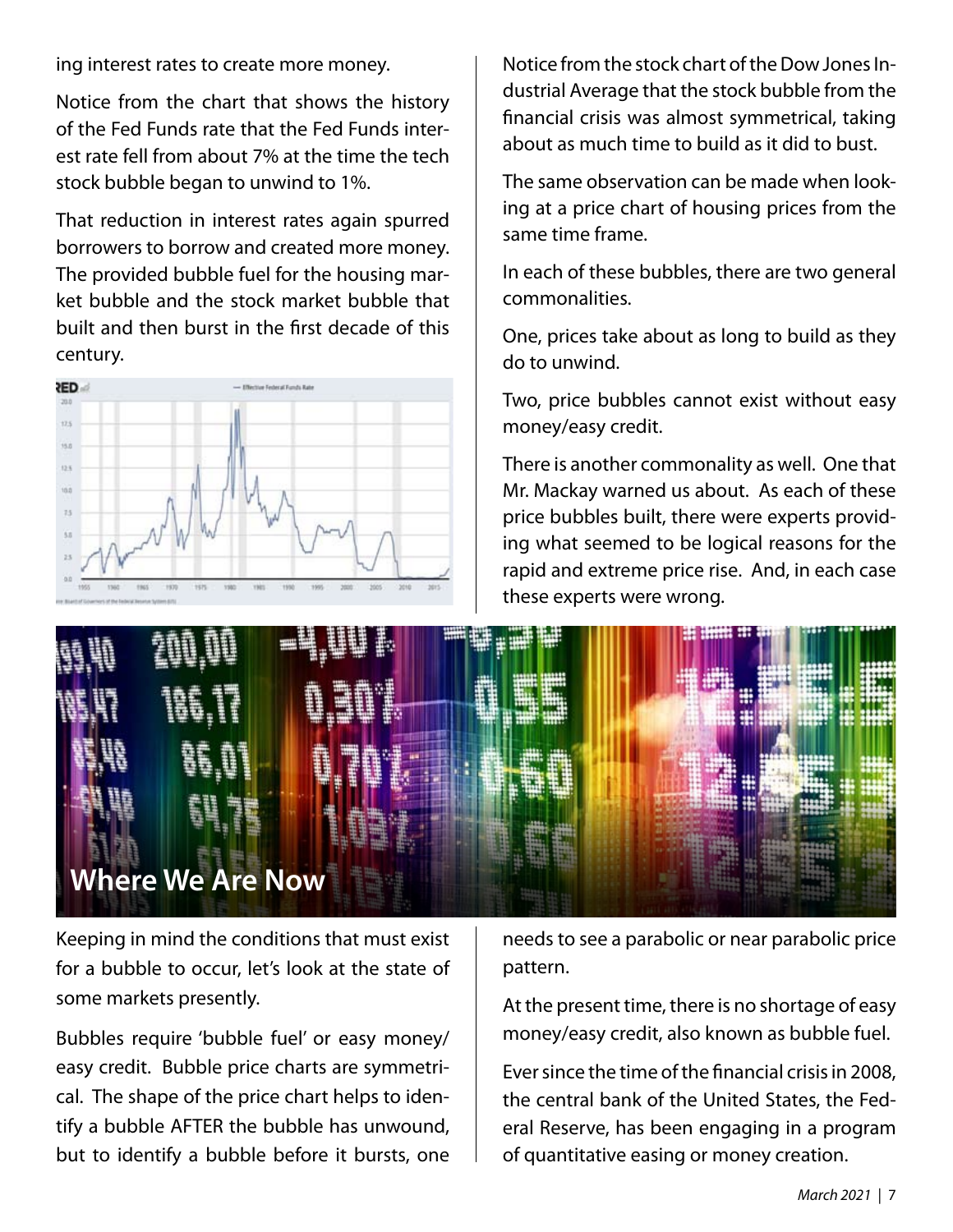In 2008, in an effort to revive the floundering US economy and US financial markets the Fed began a program of "quantitative easing" or money creation.

They have continued this program and presently money creation is at record levels. There is plenty of bubble fuel in the financial markets.

With that said, let's take a look at some markets at the present time beginning with the S&P 500.

This chart is a weekly price chart of the S&P 500. Finsterial real estate is priced higher than at



When looking at the bubbles that burst in 2000 – 2002 and in 2008 and comparing those levels to present levels, there is no comparison.

And, when looking at the most recent price action in stocks, one can recognize the nearly vertical, parabolic chart pattern. While stocks could go higher, it would also not be surprising to see the market correct here.

Just compare the chart patterns of the bubbles we've already analyzed with the chart of the S&P 500 above.

But, it's not just stocks.

Take a look at the Case-Shiller housing index, the most widely used index to track the value of residential real estate.

The chart nicely illustrates the boom and then bust of the last housing price bubble. Presently,



the time of the housing market bust.

While the current slope of the price increase is more gradual and could admittedly go higher, it's highly likely that we are once again approaching a bubble peak.

Bitcoin and other cryptocurrencies are also looking like that are peaking.

One look at the Bitcoin price chart has one quickly concluding that the price has gone vertical or parabolic from about \$10,000 per Bitcoin to more than \$50,000.



#### Classic bubble.

Other cryptocurrencies like Ethereum are behaving similarly.

I have recent stated that we may be in an "Everything Bubble".

The most disturbing of these vertical or para-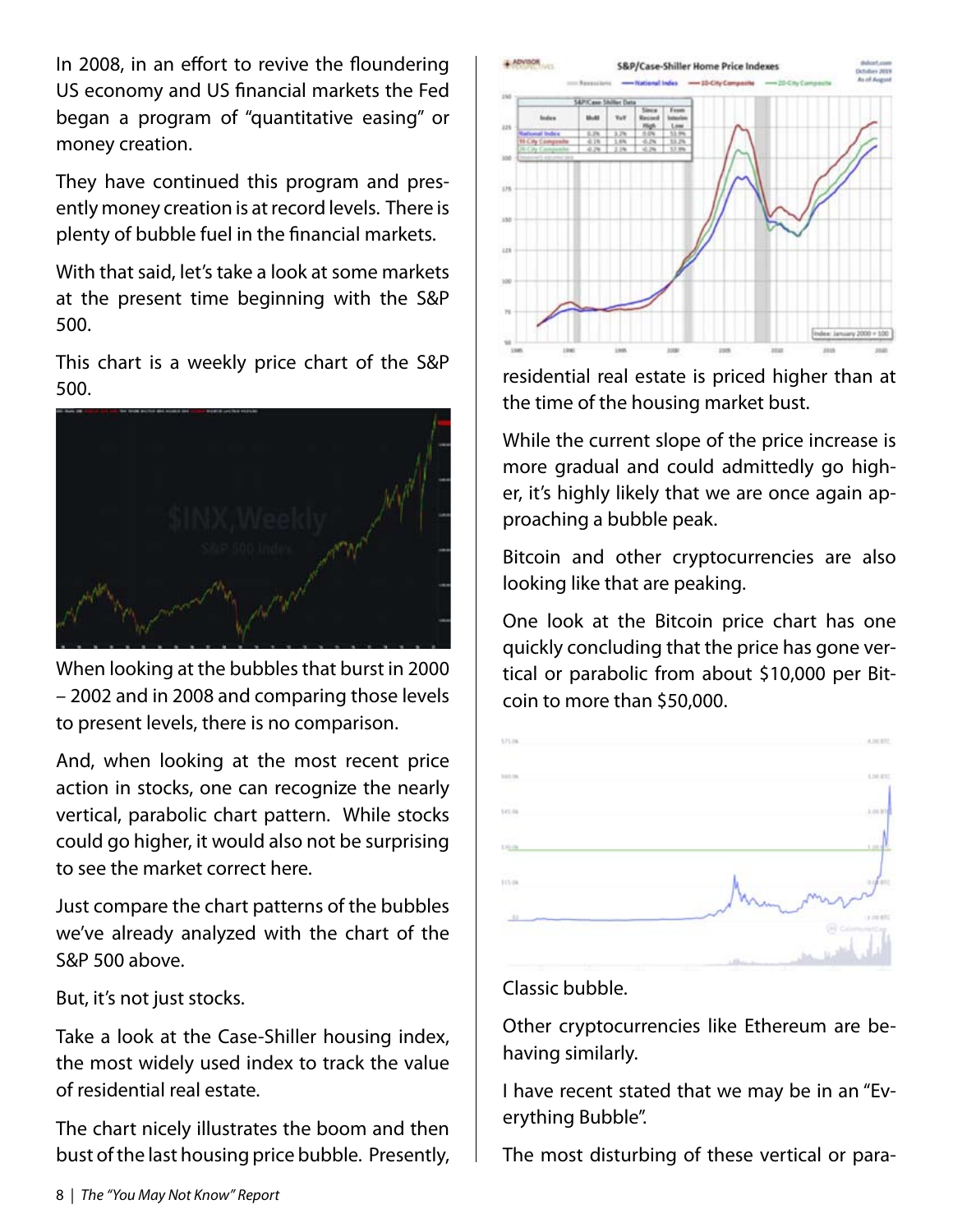bolic price charts may be that of the money supply.

This chart illustrates the M1 money supply is perhaps the most parabolic of all the charts we have reviewed in this issue.

| <b>Sheeholders</b><br>2021-02-01: 10,128.4 (c mos)<br>Validade 1.46 PH CEF | being<br>Biltons of Dollars,<br><b>Generally Attured</b> | Presented at<br>Westing<br>Analog Honday |       | 1113111311 Max  | 1576-04-06 |
|----------------------------------------------------------------------------|----------------------------------------------------------|------------------------------------------|-------|-----------------|------------|
| <b>RED</b><br>- MT Money Stock                                             |                                                          |                                          |       |                 |            |
| 25,300                                                                     |                                                          |                                          |       |                 |            |
| <b>BLACK</b>                                                               |                                                          |                                          |       |                 |            |
| 16,310                                                                     |                                                          |                                          |       |                 |            |
| <b>MILLE</b>                                                               |                                                          |                                          |       |                 |            |
| 12,010                                                                     |                                                          |                                          |       |                 |            |
| <b>NUMBER</b>                                                              |                                                          |                                          |       |                 |            |
| <b>KOUL</b>                                                                |                                                          |                                          |       |                 |            |
| Acres                                                                      |                                                          |                                          |       |                 |            |
| A/BIG                                                                      |                                                          |                                          |       |                 |            |
| 148                                                                        |                                                          |                                          |       |                 |            |
| ٠                                                                          |                                                          |                                          |       |                 |            |
| tant.                                                                      | <b>Light</b><br>1,612                                    | ties.<br>330                             | 3,859 | aist<br>peruit. | 28.01      |

Keeping in mind that easy money and easy credit are bubble fuel, what happens if the bubble fuel evaporates?

The price bubbles collapse.

And what if the easy money and easy credit continue, the price bubbles could go nominally higher but, in real terms, they will still have to decline.

That is why I have long advocated the two bucket approach to managing assets.

My book "Revenue Sourcing" outlines this strategy in detail.

The premise of the two-bucket approach is that an investor holds assets in one "bucket" that will protect assets from a bubble bursting and prices collapsing. The other bucket holds assets that will perform well in an inflationary environment.

Here is the key point – bubbles always burst. The question moving ahead is will the price bubbles burst before the money bubble bursts? Or, will the money bubble burst before the asset price bubble?

You need to be prepared for both potential

outcomes.

At this point it seems that those in charge of monetary policy will determine if they will continue to create money until the money bubble bursts or if they will slow down enough so that the asset price bubbles burst.

My bet is that given the recent comments by Jerome Powell, Chair of the Federal Reserve, the money bubble may burst first. Remarkably, Mr. Powell recently stated that the rules of money creation and inflation had changed.

Here's what Jerome Powell, the Federal Reserve Chair, had to say about inflation recently<sup>4</sup> (emphasis added):

*In response to a questions posed by Congressman Warren Davidson about whether "M2 [money supply] going up by 25% in one year" is going to "diminish the value of the U.S. dollar," Powell responded, "there was a time when monetary policy aggregates were important determinants of inflation and that has not been the case for a long time."*

*Powell added that "the correlation between different aggregates [like] M2 and inflation is just very, very low.*

Let's rephrase the Chairman's statement for clarity:

"There was a time that money creation caused inflation but that's not the case presently. The amount of money printed and the rate of inflation are not closely correlated."

So, it used to be that money printing increased the rate of inflation but, according to the Fed Chairman, that is no longer the case?

What has changed?

Have the basic rules of economics changed?

Have the laws of supply and demand changed?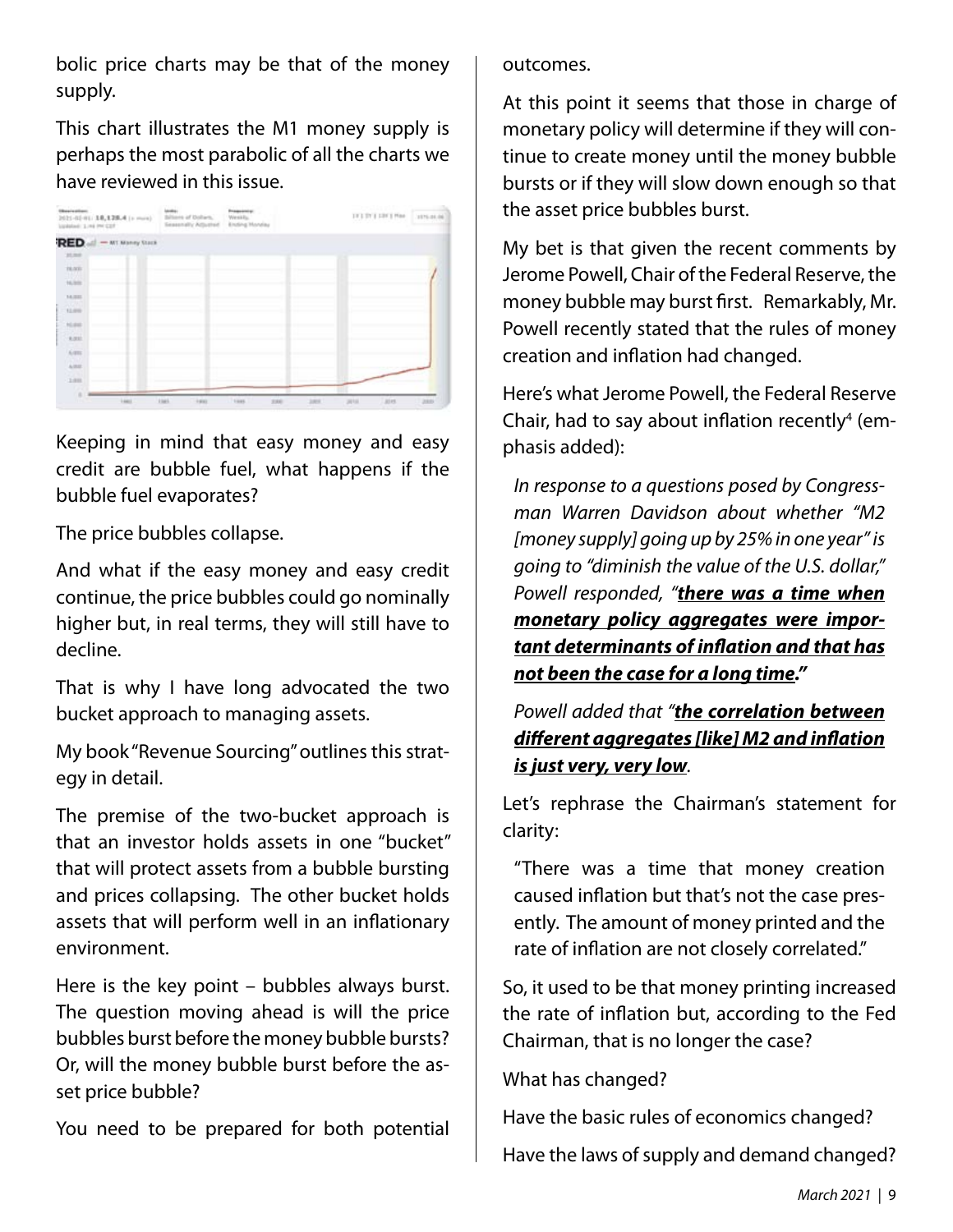Does an abundance of something (including money) make that something more valuable?

Obviously the basic rules of economics have not changed.

Scarcity creates value and abundance does exactly the opposite.

An abundance of money makes it less potent. An abundance of money does create inflation as we are currently witnessing in many parts of the economy.

The only thing that has changed is the way the inflation rate is calculated.

I have often used the following illustration to make this point.

I like to go fishing in Florida. One of my favorite species of fish to catch requires that it be 12 inches in length in order to keep it. When fishing, it's easy to figure out if the fish is a 'keeper' or not by taking an ordinary 12-inch ruler and holding it next to the fish.

If I decide to cut my ruler in half and recalibrate the numbers so there are 12 inches on the ruler, I still have a ruler that says it's a 12-inch ruler but its half as long as the ruler I used on my prior fishing trips.

Now, using the new, shorter ruler, I catch a lot more 'keepers'.

Am I a better fisherman?

No. But I changed the measuring stick so I can now keep more fish. Reality hasn't changed, only the way I measure it.

That's the game the Fed is playing. Reality hasn't changed but the way its measured has. That's why I expect the money bubble to burst first, but you need to be prepared for both outcomes.

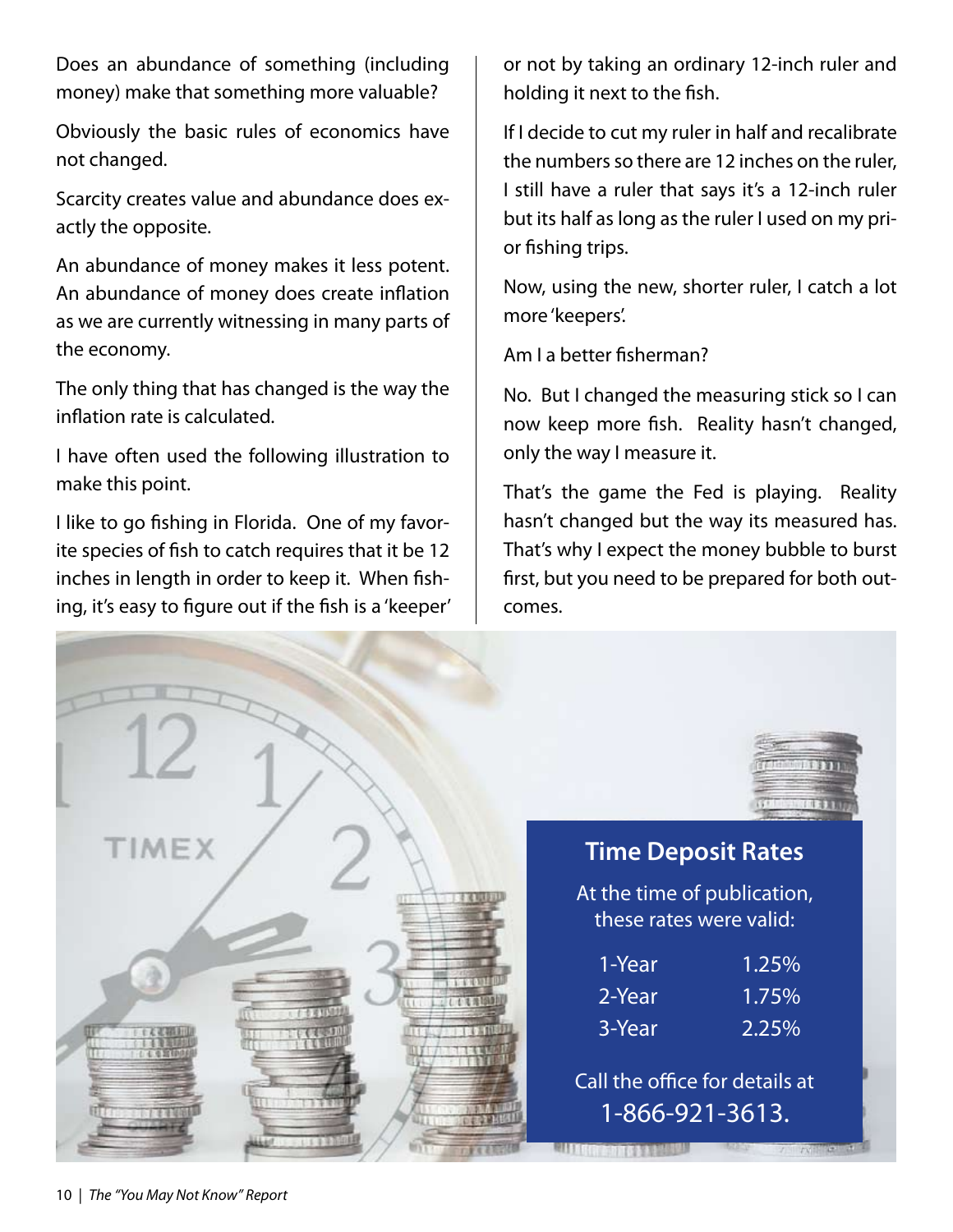## **FREE – Essential Reports Group**

Order our Essential Reports group provided at no cost and no further, future obligation.

Your Essential Reports Group may show you:

- The best way to maximize your Social Security benefits even if you are already collecting Social Security
- How to reduce taxes on your IRA, 401(k) or other retirement account. As we discussed in this issue, as tax policy may dramatically change in the near future and become less favorable, taking steps now to understand how to possibly minimize taxes has never been more important
- What your current fee level is in your •portfolio and what your historical drawdown risk might be. Understanding this information may help you avoid participating in the next market crash

To prepare these reports for you, we need only get some generic, non-personal information from you. We never ask for personal information, nor should you ever share that information with anyone. To request your reports, visit **www.MyEssentialReports.com.**